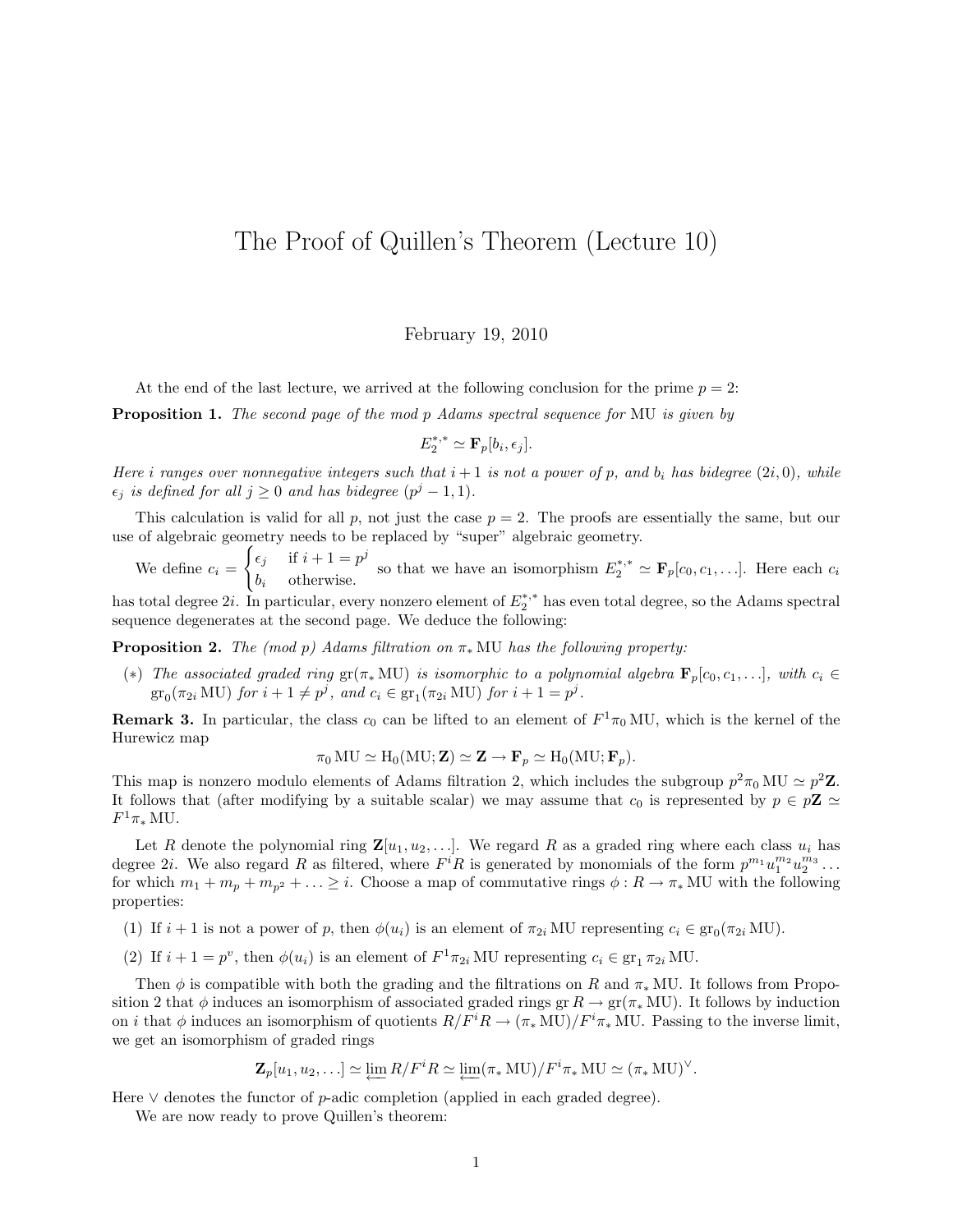**Theorem 4** (Quillen). Let  $\theta : L \to \pi_* MU$  be the ring homomorphism classifying the formal group law coming from the universal complex orientation on MU. Then  $\theta$  is an isomorphism.

*Proof.* We have already seen that the composite map  $L \stackrel{\theta}{\to} \pi_* MU \to H_*(MU; \mathbf{Z}) \simeq \mathbf{Z}[b_1, \dots]$  is an injection. We show that  $\theta$  is surjective. Since each homotopy group of MU is finitely generated, it will suffice to show that  $\theta$  induces a surjection  $L^{\vee} \to (\pi_* \text{MU})^{\vee}$  after *p*-adically completing at every prime *p*.

Using Lazard's theorem we can identify  $L^{\vee} \simeq \mathbb{Z}_p[t_1, t_2, \ldots]$ , and the above analysis gives an isomorphism of graded rings  $(\pi_* MU)^{\vee} \simeq \mathbf{Z}_p[u_1, u_2, \ldots]$ . Let I denote the ideal of  $L^{\vee}$  generated by homogeneous elements of positive degree and let  $K \subseteq (\pi_* MU)^{\vee}, J \subseteq \mathbf{Z}_2[b_1, b_2, \ldots]$  be defined similarly. As in the proof of Lazard's theorem, it will suffice to show that the map  $I/I^2 \to K/K^2$  is surjective in each degree. In each degree, we have identifications  $(I/I^2)_{2n} \simeq \mathbb{Z}_p t_n$  and  $(K/K^2)_{2n} \simeq \mathbb{Z}_p u_n$ , so that  $\theta(t_n) = \lambda u_n +$  decomposables. We wish to prove that  $\lambda$  is a p-adic unit. The Hurewicz map carries  $u_n$  to  $\lambda' b_n +$  decomposables. In the proof of Lazard's theorem, we saw that

$$
\lambda \lambda' = \begin{cases} p & \text{if } n+1 = p^v \\ 1 & \text{otherwise.} \end{cases}
$$

If  $n+1$  is not a power of p, it follows immediately that  $\lambda$  is a p-adic unit. If  $n+1=p^v$ , then we need to work a little harder: namely, we need to show that  $\lambda'$  is divisible by p. It will suffice to show that the image of  $u_n$  vanishes in the ring  $H_*(MU; \mathbf{F}_p) \simeq \mathbf{F}_p[b_1, b_2, \ldots]$ . This is equivalent to the requirement that  $u_n$  have Adams filtration  $\geq 1$ , which is true by construction.  $\Box$ 

Let us now return to the construction of the Adams spectral sequence. Let  $X$  be an arbitrary spectrum. Since the complex bordism spectrum MU is coherently associative, we can define a cosimplicial spectrum  $X^{\bullet}$  by the formula  $X^n = X \otimes MU^{\otimes n+1}$ . If X is connective, then one can show that the map  $X \to \text{Tot } X^{\bullet} \simeq Y$  $\lim_{\Delta} \text{Tot}^n X^{\bullet}$  is an equivalence. We therefore obtain a spectral sequence  $\{E^{a,b}_r, d_r\}$  which carries information about the homotopy groups of X. This spectral sequence is called the Adams-Novikov spectral sequence. It has slightly different behavior than the classical Adams spectral sequence: since  $\pi_0 \text{MU} \simeq \pi_0 S \simeq \mathbb{Z}$ , the convergence is very fast. Namely, if we define  $F^n \pi_* X$  to be the kernel of the map

$$
\pi_* X \to \pi_* \operatorname{Tot}^{n+1} X^{\bullet},
$$

then we have for every integer  $n \geq 0$  a *finite* filtration

$$
0 = F^{n+1}\pi_n X \subseteq F^n \pi_n X \cdots \subseteq F^1 \pi_n X \subseteq F^0 \pi_n X = \pi_n X.
$$

The  $E_1$ -term of the Adams-Novikov spectral sequence is given by the chain complex of graded abelian groups

$$
MU_*(X) \to (MU \otimes MU)_*(X) \to (MU \otimes MU \otimes MU)_*X \to \cdots
$$

We would like to understand this chain complex in algebro-geometric terms.

For any complex-oriented cohomology theory E, we have a canonical isomorphism  $\pi_*(E \otimes MU) \simeq$  $(\pi_*E)[b_1, b_2, \ldots]$ . Assuming that the homotopy groups of E are concentrated in even degrees (so that  $\pi_*E$ is a commutative ring R), we conclude that  $Spec \pi_*(E \otimes MU)$  is an infinite dimensional affine space over Spec  $R$ : more precisely, it is the affine space parametrizing all coordinates

$$
g(t) = t + b_1 t^2 + b_2 t^3 + \cdots
$$

on the formal power series ring  $R[[t]]$  which agree with the standard coordinate to first order.

Let  $G = \text{Spec } \mathbf{Z}[b_1, b_2, \ldots]$  be the scheme whose R-points are power series  $g(t) = t + b_1 t^2 + b_2 t^3 + \cdots \in R[[t]]$ , regarded as a group under composition. We conclude that  $\pi_*(E \otimes \text{MU})$  is the ring of functions on the affine scheme  $G \times \text{Spec } \pi_*E$ . In particular, Quillen's theorem gives  $\text{Spec } \pi_*(MU \otimes MU) \simeq G \times \text{Spec } L$ . Here the two natural inclusions MU  $\rightarrow$  MU  $\otimes$  MU  $\leftarrow$  MU induce a pair of maps  $G \times \operatorname{Spec} L \rightarrow \operatorname{Spec} L$ . In concrete terms, this means that given a formal group  $f(x, y) \in R[[x, y]]$  and a power series  $g(t) = t + b_1 t^2 + ...,$